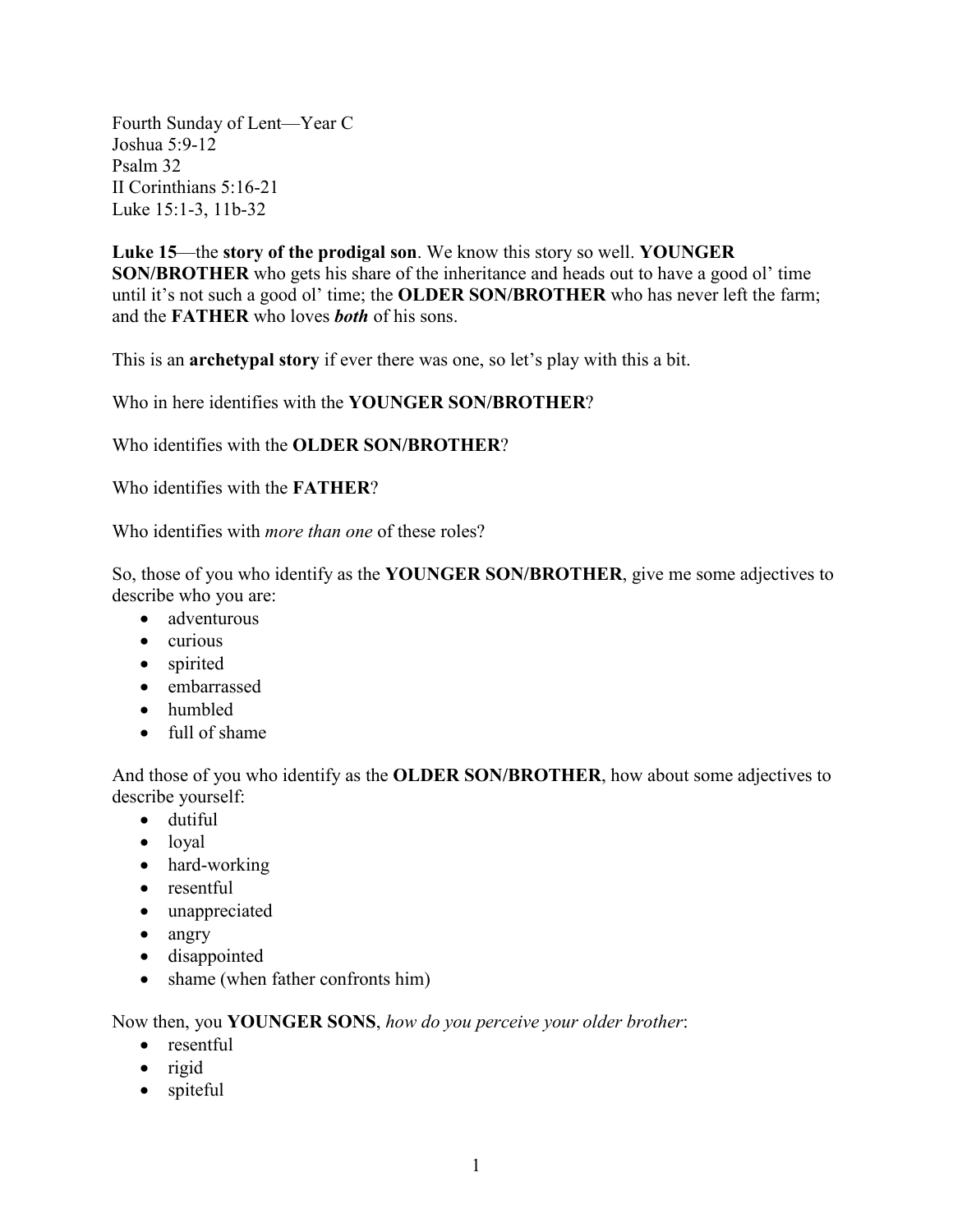- obligated
- duty-bound
- scorekeeper
- *jealous*
- entitled
- unhappy

## *How about your dad, how do you perceive him:*

- way too forgiving
- compassionate in ways I don't deserve

## And you **OLDER SONS**, *how do you perceive your younger brother*:

- lazy
- wasteful
- irresponsible
- entitled
- restless
- careless
- selfish
- Dad's undeserving favorite

*And how do you perceive your dad:*

- totally unfair
- foolish
- naïve

## And you **FATHER'S** in the story, how do you describe yourself:

- heartbroken
- grieving
- tortured
- relieved
- hurt
- frustrated
- yearning
- torn
- conflicted

Each one of these characters elicits **A LOT of feelings**—that's why it's such an effective story for **Jesus** to tell. He knows this is **going to get to** *everyone* **who is listening** one way or the other. And in a very real sense, it's a story about **desire** and *misguided* **desire**.

The **YOUNGER SON** is *searching, longing for something*—*more adventure, more life*—he's **restless**, and he's got to **get out there** and **fill that hunger in his soul**. Except **the path he chose**, and the **shiny objects** he ran across, left him feeling **hungrier** than ever. And fully in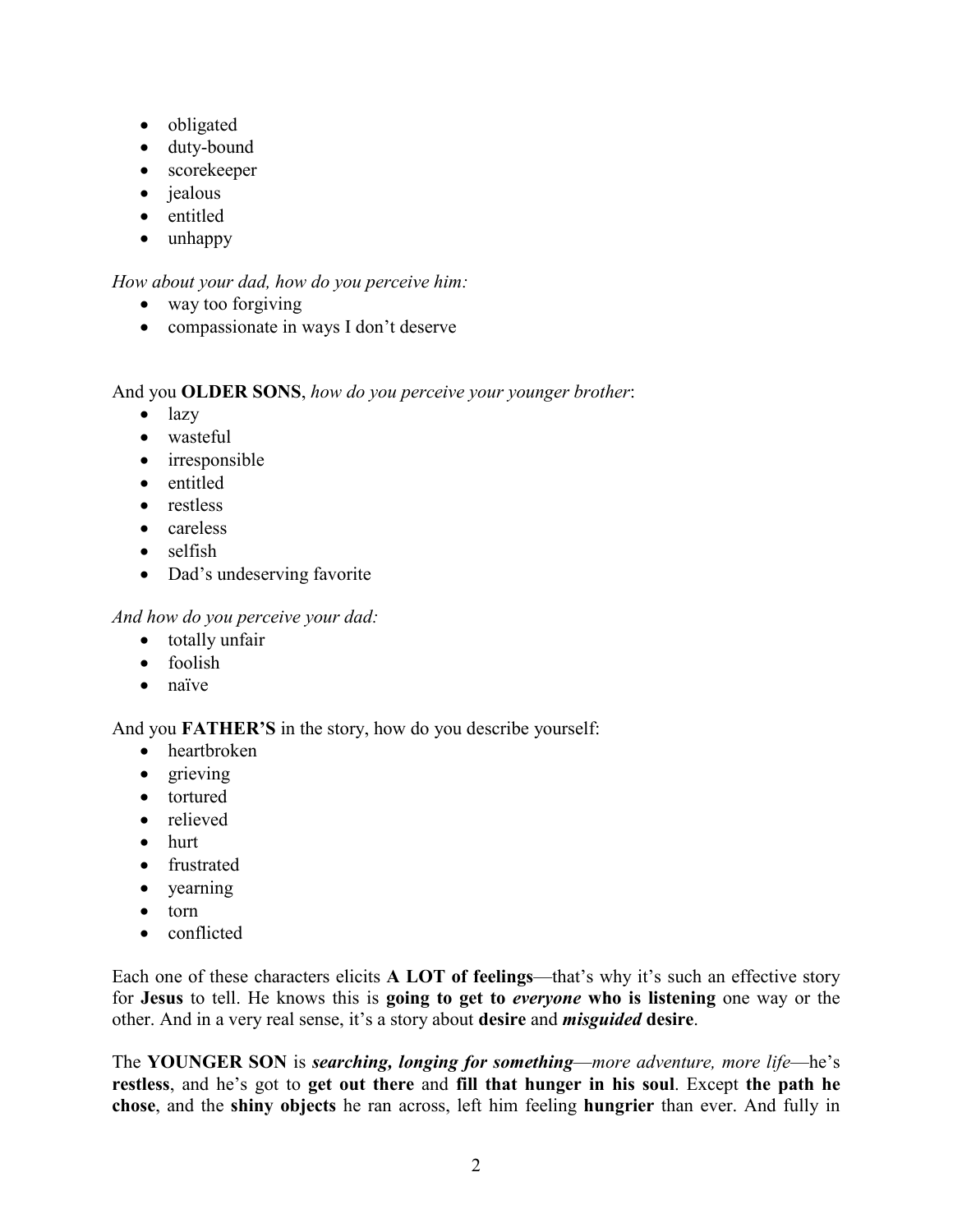touch with the **grumblings in his belly**—*and remember that hunger manifests in all kinds of ways in our bodies and souls and psyches and hearts*—fully in touch with that **hunger**, **he**  *knew* **he had to head for home**.

*"There is a longing in our hearts,"* goes that song we sing—that's **desire** at its most basic, but we set about **fulfilling that desire in all kinds of** *misguided* **ways**. And *eventually*, *if we're lucky*, our *misguided* **attempts** will **take us to that really uncomfortable place** where **we have to wake up** to what's happening and **set our hearts for home**.

*When this happens***, our heart** is *first* **blown open** by **our need to turn for home**, but **that's nothing compared to how our hearts get blown open** when we **collapse into the arms of the forgiveness** *and* **compassion** *and* **love** that **run to greet us while we are still a long way off**. We feel **we don't deserve such compassion**, and certainly **don't feel worthy of the ring** and **the robe** and **the feast prepared in our honor**. *Nothing can slay us like unconditional love that rejoices just because we live and breathe*.

But the **OLDER SON** is **searching too**—*mostly* for **some sign from the father that he's done a good job**. His **desire** to **know the father's delight is a good one**, but it **gets** *misguided* **when he believes he's** *already* **earned it**, and his reaction reveals his **underlying belief that he thought he** *had* **to earn his father's love in the first place**.

His **hard work and actions don't spring from a place of love and offering**, *but from a place of fear*. His **longing** for **his father's** *approval* **made it really hard** to **feel the father's** *love* **which he** *already* **had**. The truth is **this son was** *already* **home**, *but he couldn't experience it*  for the **weight and burden of duty and obligation and resentment that he carried**.

And the **FATHER**—he **only longs for his sons to be home**—to *come* **home** and to *know* **home**. He **doesn't care about how far and lost you've been**; he **doesn't care how bound up in duty you are**—he **just wants you to** *know* **home** and to *celebrate* **the joy** and **wonder** and **love** that **binds us together** *beyond* **our perceptions of worthiness**. *Period*.

It is so easy to **wander around in this archetypal story** that **we forget** that **Jesus is telling this story to an audience**—to the **tax collectors and sinners who are drawing near to listen to him** and to the **Pharisees** and **scribes** that **just can't stand the fact that Jesus welcomes the likes of tax collectors and sinners and eats with them**.

There has been this **commercial** running throughout **March Madness** that says at the end, *"Jesus welcomed all to the table. He gets us. All of us."*

That's the point Jesus is making here. He gets the **YOUNGER SONS**, the **tax collectors**, the **sinners**, who *just want a place to call home*. He gets the **OLDER SONS**, the **Pharisees**, the **scribes**, who are *so concerned with earning their rightful worth* that they *miss the joy of being loved*. He gets the **FATHERS** who **never stop longing for sons to come home** *and* **sons to join in celebrations** *and* **sons to reconcile themselves to the love that is bigger than our judgments of ourselves** *or* **one another**.